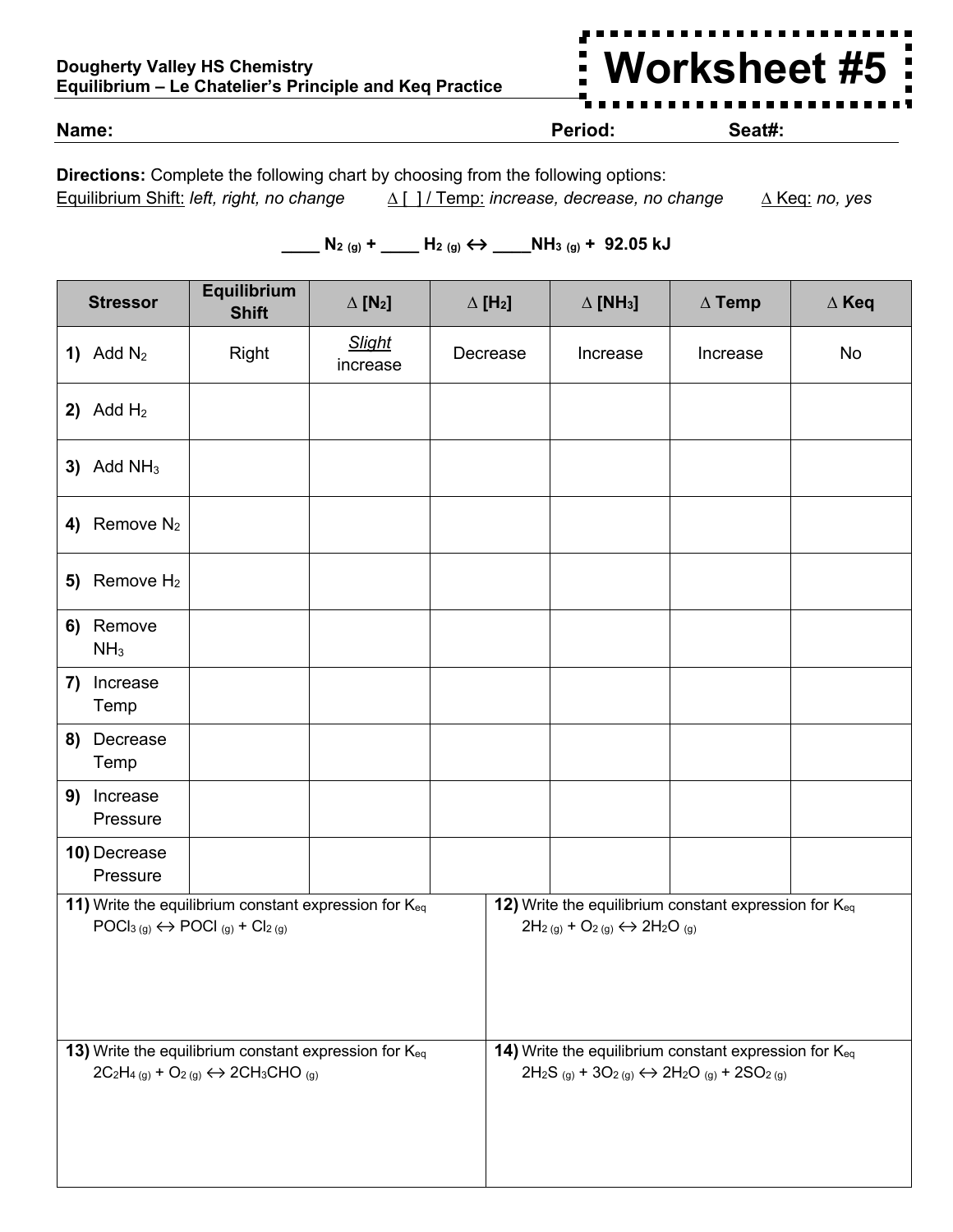| <b>15)</b> Write the equilibrium constant $K_c$ for the equation                                                                                                                                                                    | 16) Write the equilibrium constant $K_c$ for the equation                                                                                                                                   |  |  |  |  |  |  |
|-------------------------------------------------------------------------------------------------------------------------------------------------------------------------------------------------------------------------------------|---------------------------------------------------------------------------------------------------------------------------------------------------------------------------------------------|--|--|--|--|--|--|
| $2SO_{2(g)} + O_{2(g)} \leftrightarrow 2SO_{3(g)}$                                                                                                                                                                                  | $CaCO3(s) \leftrightarrow CaO(s) + O2(g)$                                                                                                                                                   |  |  |  |  |  |  |
|                                                                                                                                                                                                                                     |                                                                                                                                                                                             |  |  |  |  |  |  |
|                                                                                                                                                                                                                                     |                                                                                                                                                                                             |  |  |  |  |  |  |
|                                                                                                                                                                                                                                     |                                                                                                                                                                                             |  |  |  |  |  |  |
|                                                                                                                                                                                                                                     |                                                                                                                                                                                             |  |  |  |  |  |  |
|                                                                                                                                                                                                                                     |                                                                                                                                                                                             |  |  |  |  |  |  |
| 17) Write the equilibrium constant $K_p$ for the equation                                                                                                                                                                           | <b>18)</b> Write the equilibrium constant $K_p$ for the equation                                                                                                                            |  |  |  |  |  |  |
| $2SO_{2(g)} + O_{2(g)} \leftrightarrow 2SO_{3(g)}$                                                                                                                                                                                  | $H_2O_{(g)}$ + C (s) $\leftrightarrow$ H <sub>2(g)</sub> + CO (g)                                                                                                                           |  |  |  |  |  |  |
|                                                                                                                                                                                                                                     |                                                                                                                                                                                             |  |  |  |  |  |  |
|                                                                                                                                                                                                                                     |                                                                                                                                                                                             |  |  |  |  |  |  |
|                                                                                                                                                                                                                                     |                                                                                                                                                                                             |  |  |  |  |  |  |
|                                                                                                                                                                                                                                     |                                                                                                                                                                                             |  |  |  |  |  |  |
|                                                                                                                                                                                                                                     |                                                                                                                                                                                             |  |  |  |  |  |  |
| <b>19)</b> The equilibrium constant expression for a gas reaction in K <sub>eq</sub> = $\frac{[NH_3]^4[O_2]^5}{[NO]^4[H_2O]^6}$ Write the balanced chemical equation                                                                |                                                                                                                                                                                             |  |  |  |  |  |  |
|                                                                                                                                                                                                                                     |                                                                                                                                                                                             |  |  |  |  |  |  |
| corresponding to this expression.                                                                                                                                                                                                   |                                                                                                                                                                                             |  |  |  |  |  |  |
|                                                                                                                                                                                                                                     |                                                                                                                                                                                             |  |  |  |  |  |  |
|                                                                                                                                                                                                                                     |                                                                                                                                                                                             |  |  |  |  |  |  |
| <b>20)</b> The equilibrium constant expression for a gas reaction in $K_{eq} = \frac{[CS2][H_2]^4}{[CH_4][H_2S]^2}$ Write the balanced chemical equation                                                                            |                                                                                                                                                                                             |  |  |  |  |  |  |
| corresponding to this expression.                                                                                                                                                                                                   |                                                                                                                                                                                             |  |  |  |  |  |  |
|                                                                                                                                                                                                                                     |                                                                                                                                                                                             |  |  |  |  |  |  |
|                                                                                                                                                                                                                                     |                                                                                                                                                                                             |  |  |  |  |  |  |
|                                                                                                                                                                                                                                     |                                                                                                                                                                                             |  |  |  |  |  |  |
| 21) The equilibrium constant K <sub>eq</sub> for the equation 2HI (g) $\leftrightarrow$ H <sub>2(g)</sub> + I <sub>2(g)</sub> at 425°C is 1.84. What is the value of K <sub>eq</sub> for the                                        |                                                                                                                                                                                             |  |  |  |  |  |  |
| following equation: $H_2(g) + I_2(g) \leftrightarrow 2H_2(g)$                                                                                                                                                                       |                                                                                                                                                                                             |  |  |  |  |  |  |
|                                                                                                                                                                                                                                     |                                                                                                                                                                                             |  |  |  |  |  |  |
|                                                                                                                                                                                                                                     |                                                                                                                                                                                             |  |  |  |  |  |  |
| 22) Consider the decomposition of nitrous oxide, also known as laughing gas. $2N_2O_{(g)} \leftrightarrow 2N_2_{(g)} + O_{2(g)}$                                                                                                    |                                                                                                                                                                                             |  |  |  |  |  |  |
|                                                                                                                                                                                                                                     |                                                                                                                                                                                             |  |  |  |  |  |  |
|                                                                                                                                                                                                                                     | At 25°C the K <sub>c</sub> is 7.3 x $10^{34}$                                                                                                                                               |  |  |  |  |  |  |
| а.                                                                                                                                                                                                                                  | Based on the information given, what can you say about the rate of decomposition of the reaction?                                                                                           |  |  |  |  |  |  |
|                                                                                                                                                                                                                                     |                                                                                                                                                                                             |  |  |  |  |  |  |
|                                                                                                                                                                                                                                     |                                                                                                                                                                                             |  |  |  |  |  |  |
| b.                                                                                                                                                                                                                                  |                                                                                                                                                                                             |  |  |  |  |  |  |
|                                                                                                                                                                                                                                     | Based on the information given, does nitrous oxide have a tendency to decompose into nitrogen and oxygen, or                                                                                |  |  |  |  |  |  |
|                                                                                                                                                                                                                                     | does it have a tendency to stay as nitrous oxide? Justify your answer.                                                                                                                      |  |  |  |  |  |  |
|                                                                                                                                                                                                                                     |                                                                                                                                                                                             |  |  |  |  |  |  |
|                                                                                                                                                                                                                                     |                                                                                                                                                                                             |  |  |  |  |  |  |
|                                                                                                                                                                                                                                     |                                                                                                                                                                                             |  |  |  |  |  |  |
| You can convert back and for between $K_c$ and $K_p$ if you are given one of the values using the following equation:<br>c.                                                                                                         |                                                                                                                                                                                             |  |  |  |  |  |  |
| $K_p = K_c (RT)^{\Delta n}$ where R is the ideal gas constant (0.0821 L•atm/K•mol), T is temperature (in Kelvin), and $\Delta n$ is the<br>change in number of moles of gaseous products compared to gaseous reactants $\Delta n =$ |                                                                                                                                                                                             |  |  |  |  |  |  |
|                                                                                                                                                                                                                                     |                                                                                                                                                                                             |  |  |  |  |  |  |
|                                                                                                                                                                                                                                     | $\Sigma$ (moles of gaseous products) – $\Sigma$ (moles of gaseous reactants) Using this information, and the information<br>given at the start of the problem, calculate the value of $K_p$ |  |  |  |  |  |  |
|                                                                                                                                                                                                                                     |                                                                                                                                                                                             |  |  |  |  |  |  |
|                                                                                                                                                                                                                                     |                                                                                                                                                                                             |  |  |  |  |  |  |
|                                                                                                                                                                                                                                     |                                                                                                                                                                                             |  |  |  |  |  |  |
|                                                                                                                                                                                                                                     |                                                                                                                                                                                             |  |  |  |  |  |  |
|                                                                                                                                                                                                                                     |                                                                                                                                                                                             |  |  |  |  |  |  |
|                                                                                                                                                                                                                                     |                                                                                                                                                                                             |  |  |  |  |  |  |
|                                                                                                                                                                                                                                     |                                                                                                                                                                                             |  |  |  |  |  |  |